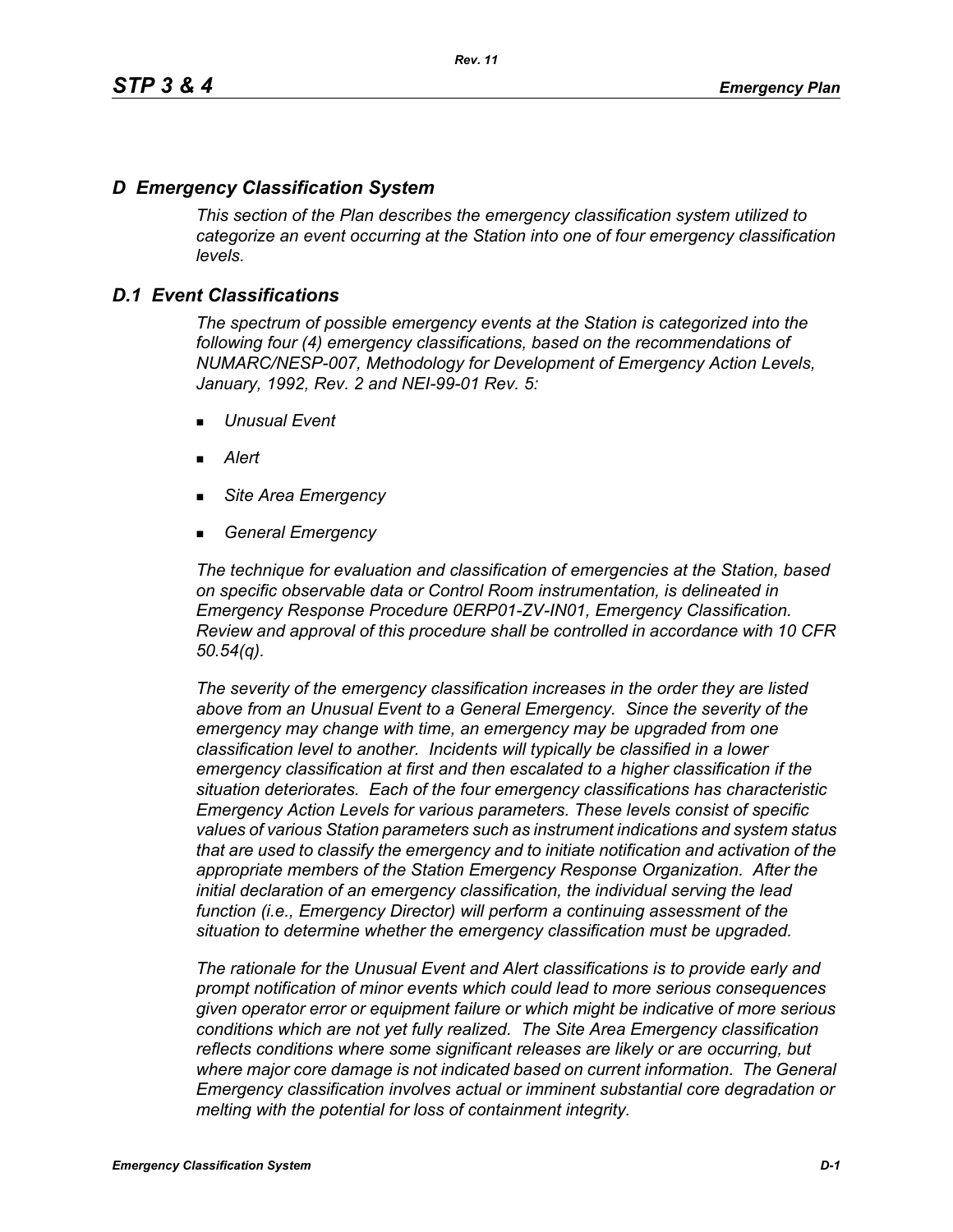*The philosophy taken for classification will always be to immediately declare the highest classification for which a set of limits have been attained (Emergency Action Levels). For example, a Site Area Emergency would be declared directly if the Emergency Action Level of that classification had been attained, even if the lower, Alert classification had not been previously declared. In utilizing the Emergency Action Level criteria as the basis for initiating emergency response activity, there may be instances when the Station Operations staff cannot determine quickly which of two action levels is appropriate for a particular occurrence. In those cases, the occurrence*  is treated as the higher level of classification and the appropriate response for that level *is initiated.*

*Initial assessment of plant conditions and emergency classification are performed by shift operating personnel under the direction of the Shift Supervisor. The Shift Supervisor/Emergency Director shall declare the emergency class within 15 minutes from the time that information, which exceeds an EAL, is available.*

# *D.2 Safety Features*

*The Units are designed with structures, systems, and components to prevent or mitigate the consequences of postulated events that may result in the release of radioactive material into the environment that could produce doses in excess of established values. The Units are also designed with process, radiation monitoring, and analytical instrumentation to measure radioactivity in the Units system fluids, building atmospheres, and liquid and gaseous effluents. These structures, systems, and components are also described in the Final Safety Analysis Report(s).*

*The initiating conditions and events that determine the emergency classification are based on the actual or potential failure, malfunction, or improper operation of these structures, systems, and components. Some of the initiating conditions and events are directly identifiable by their existence, such as operation of a safety system or a fire, while others require observation of process and radiation monitoring instrumentation and/or radiochemical analysis.*

*Emergency Response Procedures 0ERP01-ZV-IN01, Emergency Classification, and Tables D-1 and D-2 provide initiating conditions that lead to Emergency Action Levels and associated emergency classification. Emergency Response Procedure 0ERP01-ZV-IN01, Emergency Classification, contains process parameter instrumentation and corresponding values, equipment status, and non-process conditions and events for identifying the initiating conditions and events that constitute the Emergency Action Level for each classification. The initiating conditions found under the various classifications are intended as general guidelines and represent the types of conditions that may be evaluated to confirm or modify, at any time, the emergency classification and action level response initiated by the Operations staff. The actual situation, however, from Unusual Event to General Emergency, involves many variables in going from plant instrumentation readouts of a pre-accident situation to significant radiological exposures to the public. Such readings may usefully serve as conservative criteria for determining when to mobilize various emergency organizations, but final decisions to notify and alert the public utilizing the Prompt Notification System are the decisions of the local and State governmental officials.*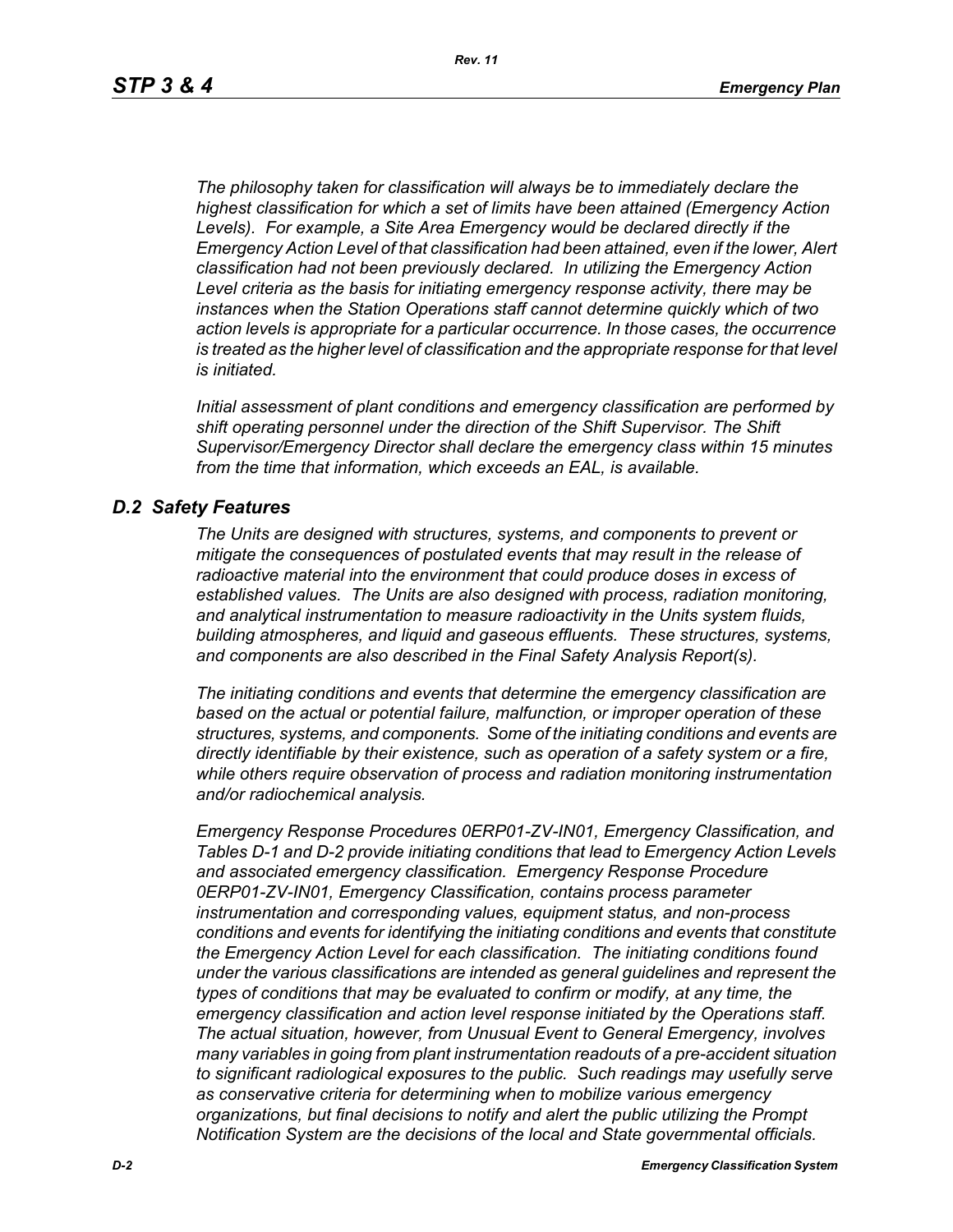*Station process emergency conditions and events are confirmed and mitigated by use of Emergency Operating Procedures. These procedures are based on guidelines developed by the Westinghouse and General Electric Owners Groups and require the monitoring of critical safety functions and a diagnostic evaluation to classify the emergency.*

*Non-process emergency conditions and events are confirmed as required by the use of specific Station procedures or physical confirmation.*

*Station procedures contain the specific instrumentation, equipment status, and nonprocess conditions and events that are used to establish the emergency classification.*

### *D.3 Emergency Classifications*

*The following subsections describe each emergency classification. The descriptions contained in these subsections are not intended to be totally descriptive nor allinclusive. The Emergency Director will declare an appropriate emergency classification when, in his judgment, the Station status warrants.*

### *D.3.1 Unusual Event Classification*

*Unusual Event is the least severe of the four classes of emergency, in that events are in process or have occurred which indicate a potential degradation of the level of safety of the station or indicate a security threat to facility protection has been initiated. No releases of radioactive material requiring offsite response or monitoring are expected unless further degradation of safety systems occurs.*

*This classification includes those situations which, unless complicated by other factors, pose no harm to the public but for which it is prudent to notify Station personnel, State, local, and Federal officials to provide them with current information on unusual events which are occurring or have occurred at the Station*

*Events in this classification will initiate activation of the Emergency Notification and Response System (ENRS) to notify Emergency Response Organization (ERO) Personnel. This is an information only notification and does not require activation of Emergency Facilities.* 

### *D.3.2 Alert Classification*

*The Alert classification includes events that are in process or have occurred which involve an actual or potential substantial degradation of the level of safety of the station or a security event that involves probable life threatening risk to site personnel or damage to site equipment because of HOSTILE ACTION. Any releases are expected to be limited to small fractions of the Environmental Protection Agency (EPA) Protective Action Guideline exposure levels. This emergency classification includes those situations for which it is prudent to notify Station personnel, and State, Local, and Federal officials in order to assure that emergency personnel are available to respond should the situation become more serious. These situations, unless upgraded to a more severe emergency classification, pose no threat to the public but confirmatory*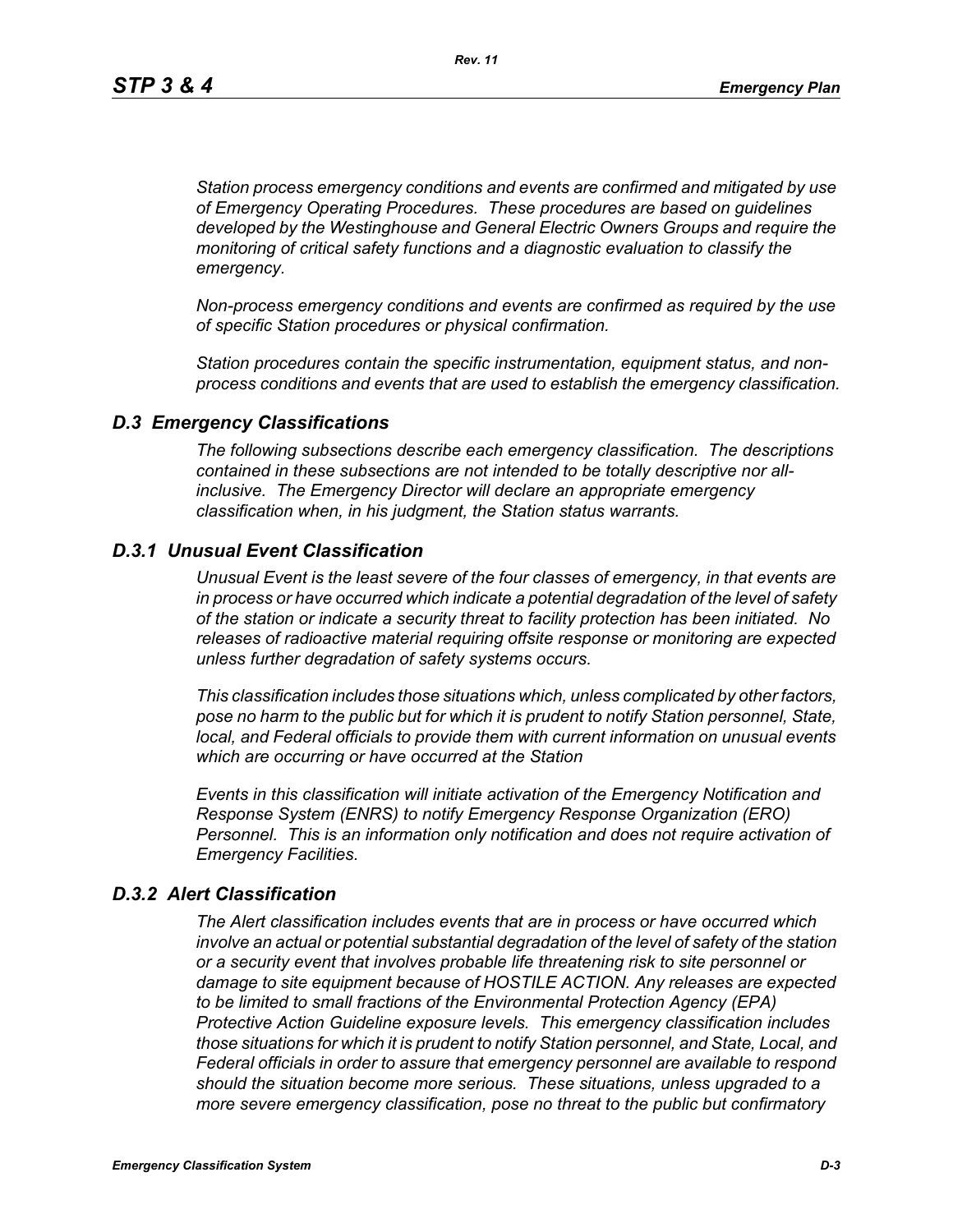*radiological monitoring by the State may be appropriate in order to verify that no harm to the public has occurred.*

*Events in this classification will initiate activation of the Technical Support Center and Operations Support Center. The Emergency Operations Facility and the Joint Information Center shall be staffed as a precautionary action and may be activated at the discretion of the Emergency Director. The personnel in the Emergency Operations Facility act in a support function to the Technical Support Center. The Emergency Operations Facility Dose Projection capability is activated at an Alert. Any Emergency Response Facility may be activated at the discretion of the Emergency Director.*

### *D.3.3 Site Area Emergency Classification*

*The Site Area Emergency classification includes events that are in process or have occurred which involve an actual or likely major failures of station functions needed for protection of the public or HOSTILE ACTION that results in intentional damage or malicious acts; (1) toward site personnel or equipment that could lead to the likely failure of or; (2) that prevent effective access to equipment needed for the protection of the public. Any releases are not expected to result in exposure levels which exceed Environmental Protection Agency (EPA) Protective Action Guideline exposure levels beyond the site boundary. This emergency classification includes those situations for which it is prudent to notify Station personnel, State, County, and Federal officials to allow emergency response facilities to be staffed and personnel required for evacuation of near site areas to prepare and stage should the situation become more serious.* 

*Situations classified under the Site Area Emergency classification are those for which it may be prudent to provide early warning to the general public within the ten (10) mile Emergency Planning Zone to provide an increased state of readiness should the situation become more serious.*

*Although Protective Action Recommendation are not required, declaration of a Site Area Emergency will require initiation of emergency response actions by the Station personnel and the State and County authorities.*

### *D.3.4 General Emergency Classification*

*The General Emergency is the most severe emergency classification defined in this Plan. The General Emergency classification includes events that are in process or have occurred which involve actual or imminent substantial core degradation or melting with potential for loss of containment integrity or HOSTILE ACTION that results in an actual loss of physical control of the facility. Releases can be reasonably expected to exceed Environmental Protection Agency (EPA) Protective Action Guideline exposure levels offsite for more than the immediate site area. This emergency classification includes those situations for which it is prudent to notify Station personnel, State, County, and Federal officials to allow the cognizant organizations to take predetermined protective actions, such as shelter or evacuation of the public, in order to minimize the potential for radiological exposure of the public. For these situations, it is prudent to provide early warning to the population within the*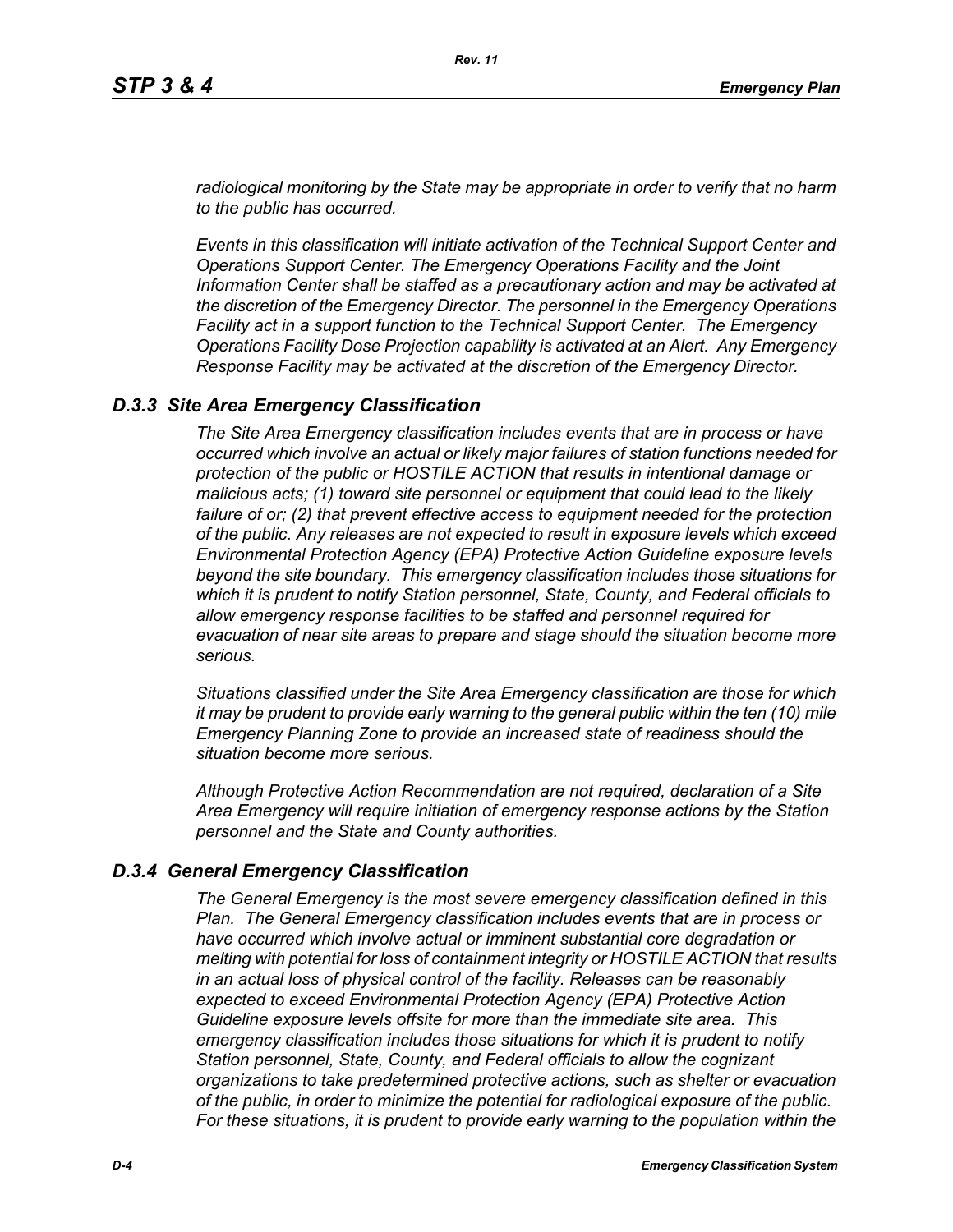*ten (10) mile Emergency Planning Zone to allow the public to take any necessary protective actions.*

### *Table D-1 (Units 1 and 2) Initiating Conditions For Emergency Classification Page 1 of 4*

**NOTE**

*The following GENERALIZED initiating conditions describe entry into the four emergency classifications for each category. Refer to Emergency Plan Implementing Procedures for, Emergency Classification for the SPECIFIC initiating conditions, plant parameter values and Emergency Action Levels.*

|                        |                      |                      | <b>SITE AREA</b>     | <b>GENERAL</b>        |
|------------------------|----------------------|----------------------|----------------------|-----------------------|
| <b>CATEGORIES</b>      | <b>UNUSUAL EVENT</b> | <b>ALERT</b>         | <b>EMERGENCY</b>     | <b>EMERGENCY</b>      |
| <b>Fission product</b> | Any loss or any      | Any loss or any      | Loss of both fuel    | Loss of any two       |
| barriers               | potential loss of    | potential loss of    | clad and reactor     | barriers and          |
|                        | containment          | clad or reactor      | coolant system or    | potential loss or     |
|                        |                      | coolant system       | potential loss of    | loss of third barrier |
|                        | Fuel clad            |                      | both fuel clad and   |                       |
|                        | degradation          |                      | reactor coolant      |                       |
|                        |                      |                      | system               |                       |
|                        | Reactor coolant      |                      | or                   |                       |
|                        | system leakage       |                      | Potential loss of    |                       |
|                        |                      |                      | either fuel clad or  |                       |
|                        |                      |                      | reactor coolant      |                       |
|                        |                      |                      | system and loss of   |                       |
|                        |                      |                      | any additional       |                       |
|                        |                      |                      | barrier              |                       |
| Electrical             | Unplanned loss of    | AC power to 3        | Loss of all class 1E | Prolonged loss of     |
|                        | class 1E direct      | engineered safety    | direct current       | offsite and onsite    |
|                        | current power        | feature busses is    | power                | power to all 3        |
|                        | during cold          | reduced to a single  |                      | engineered safety     |
|                        | shutdown or          | power source such    | Loss of offsite and  | feature busses        |
|                        | refueling            | that any single      | onsite power to all  |                       |
|                        |                      | failure would result | 3 engineered safety  |                       |
|                        | Loss of offsite      | in loss of all AC    | feature busses       |                       |
|                        | power to             | power                |                      |                       |
|                        | engineered safety    |                      |                      |                       |
|                        | feature busses       | Loss of offsite and  |                      |                       |
|                        |                      | onsite power to all  |                      |                       |
|                        |                      | 3 engineered safety  |                      |                       |
|                        |                      | feature busses       |                      |                       |
|                        |                      | during cold          |                      |                       |
|                        |                      | shutdown or          |                      |                       |
|                        |                      | refueling            |                      |                       |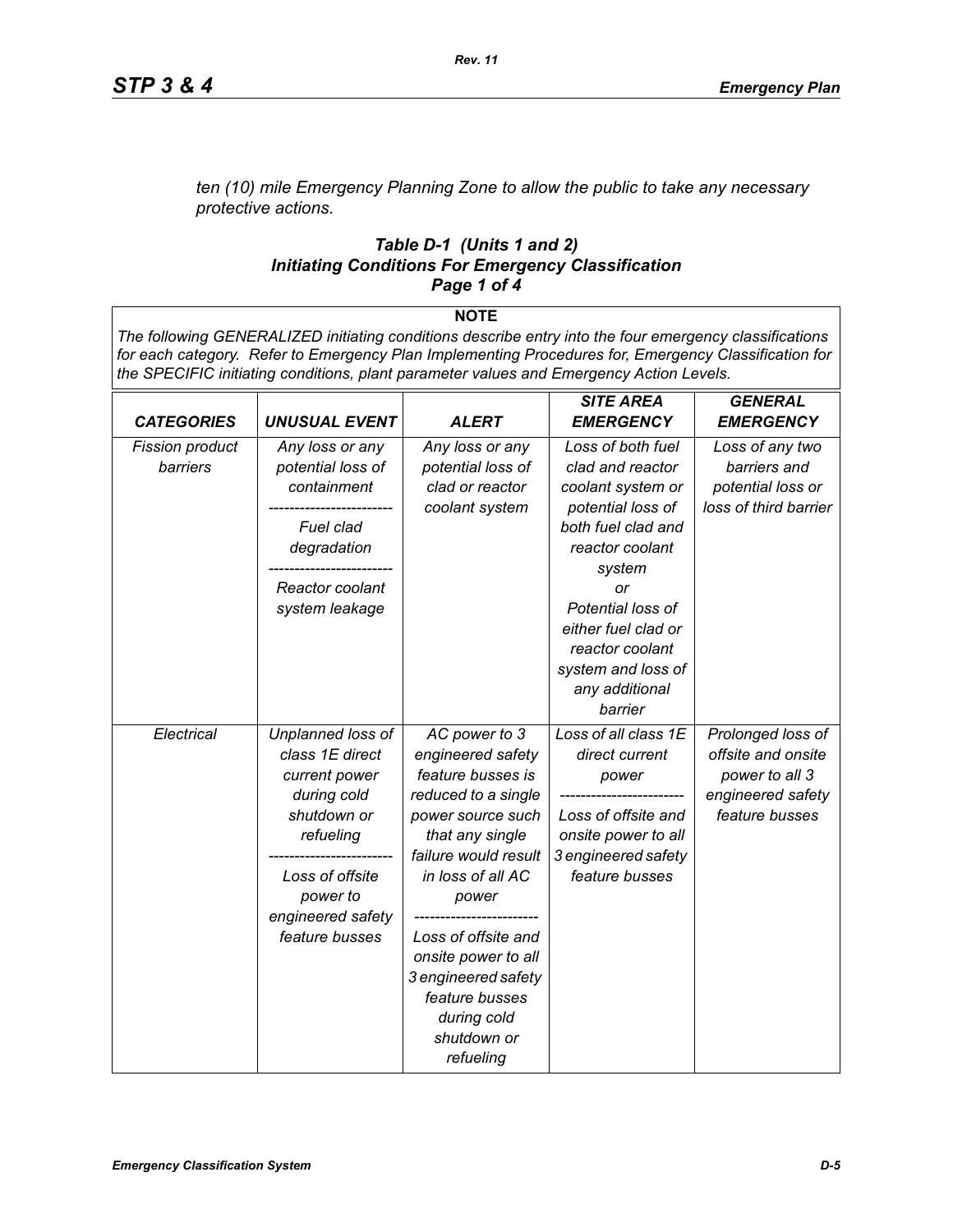# *Table D-1 (Units 1 and 2) Initiating Conditions for Emergency Classification Page 2 of 4*

*Rev. 11*

| <b>CATEGORIES</b>                                         | <b>UNUSUAL EVENT</b>                                                                                                                                                     | <b>ALERT</b>                                                                                                                                                                                                   | <b>SITE AREA</b><br><b>EMERGENCY</b>                                                                                                                                                              | <b>GENERAL</b><br><b>EMERGENCY</b>                                                                                                                                                                              |
|-----------------------------------------------------------|--------------------------------------------------------------------------------------------------------------------------------------------------------------------------|----------------------------------------------------------------------------------------------------------------------------------------------------------------------------------------------------------------|---------------------------------------------------------------------------------------------------------------------------------------------------------------------------------------------------|-----------------------------------------------------------------------------------------------------------------------------------------------------------------------------------------------------------------|
| Reactor protection /<br><b>Technical</b><br>Specification | Inability to reach<br>required shutdown<br>within required<br><b>Technical</b><br><b>Specification limits</b>                                                            | Failure of reactor<br>protection system<br>to complete or<br>initiate an<br>automatic reactor<br>trip and manual trip<br>was successful                                                                        | Failure of reactor<br>protection system<br>to complete or<br>initiate an<br>automatic reactor<br>trip and manual trip<br>was not successful                                                       | Failure of the<br>reactor protection<br>system to complete<br>an automatic<br>reactor trip and<br>manual trip was not<br>successful and<br>indication of<br>extreme challenge<br>to ability to cool the<br>core |
| Communications /<br><b>Alarms</b><br>Assessment           | Unplanned loss of<br>all onsite or offsite<br>communications<br>capabilities<br>Unplanned loss of<br>most control room<br>safety system<br>annunciation or<br>indication | Unplanned loss of<br>most Control Room<br>safety system<br>annunciation or<br>indication with<br>either (1) a<br>significant transient<br>in progress, or (2)<br>compensatory<br>indicators are<br>unavailable | Inability to monitor<br>a significant<br>transient in<br>progress                                                                                                                                 |                                                                                                                                                                                                                 |
| Shutdown<br>Maintenance                                   | Unplanned loss of<br>class 1E direct<br>current power<br>during cold<br>shutdown or<br>refueling                                                                         | Inability to maintain<br>plant in cold<br>shutdown<br>Loss of offsite and<br>onsite power to all<br>3 engineered safety<br>feature busses<br>during cold<br>shutdown or<br>refueling                           | Complete loss of<br>any function<br>needed to achieve<br>or maintain hot<br>shutdown<br>Loss of water level<br>in the reactor<br>vessel that has or<br>will uncover fuel in<br>the reactor vessel |                                                                                                                                                                                                                 |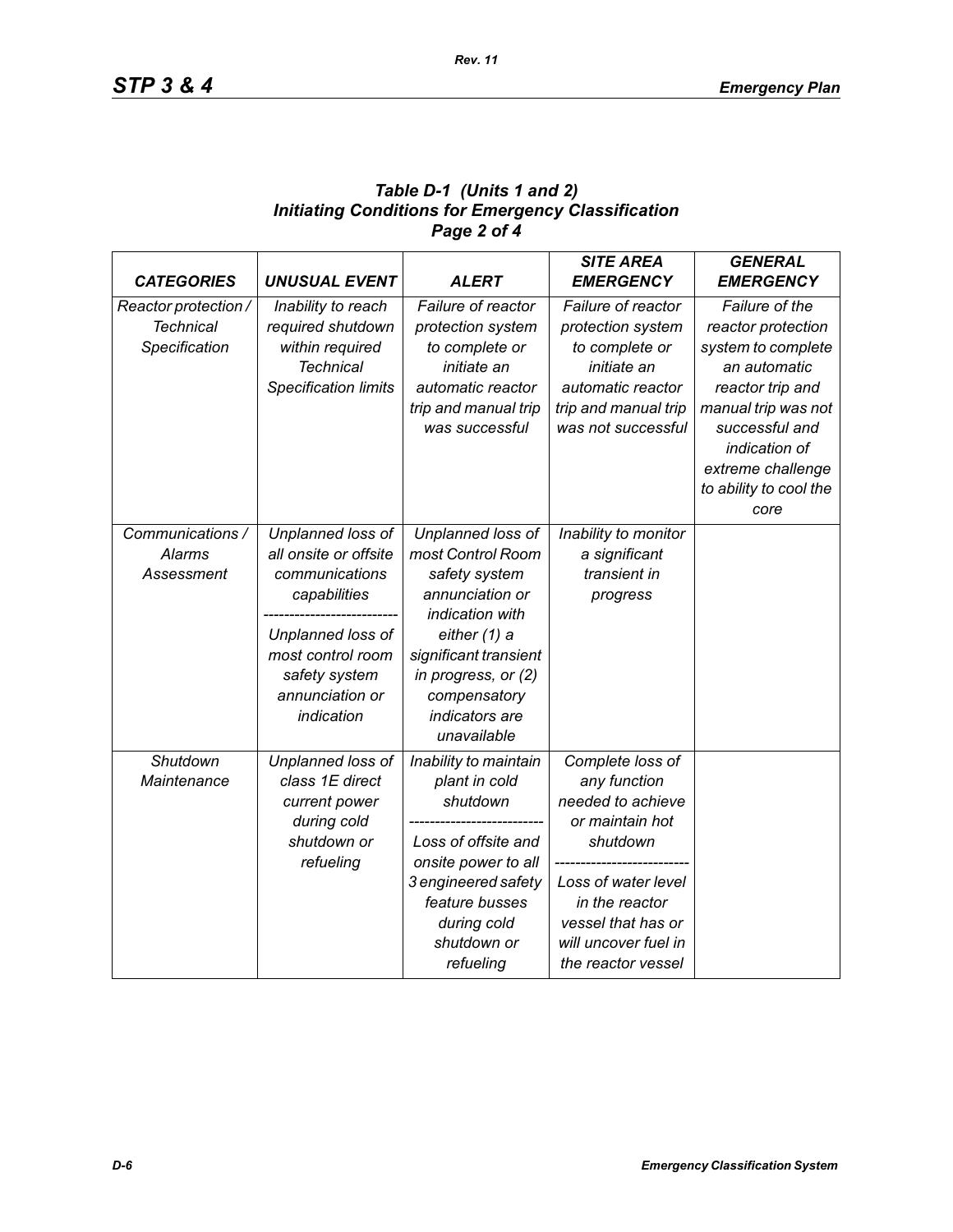| Table D-1 (Units 1 and 2)                                 |
|-----------------------------------------------------------|
| <b>Initiating Conditions for Emergency Classification</b> |
| Page 3 of 4                                               |

| <b>CATEGORIES</b>       | <b>UNUSUAL EVENT</b> | <b>ALERT</b>          | <b>SITE AREA</b><br><b>EMERGENCY</b> | <b>GENERAL</b><br><b>EMERGENCY</b> |
|-------------------------|----------------------|-----------------------|--------------------------------------|------------------------------------|
| Radiological            | Unplanned release    | Unplanned release     | Radiological                         | Radiological                       |
| release                 | above limits for 60  | significantly above   | release which may                    | release which                      |
|                         | minutes              | <b>limits</b>         | approach                             | would result in                    |
|                         |                      |                       | environmental                        | doses at or above                  |
|                         |                      |                       | protection agency                    | environmental                      |
|                         |                      |                       | protective action                    | protection agency                  |
|                         |                      |                       | guidelines                           | protective action                  |
|                         |                      |                       |                                      | guidelines                         |
| <b>Radiation levels</b> | Unexpected           | Release of            | Unexpected                           | Unexpected                         |
|                         | increase in plant    | radioactive material  | increases in                         | increase in                        |
|                         | radiation levels or  | or increase in        | containment                          | containment                        |
|                         | airborne             | radiation levels that | radiation levels                     | radiation levels                   |
|                         | concentrations       | impedes operation     | (100 rem/hour)                       | (1000 rem/hour)                    |
|                         |                      | of systems required   |                                      |                                    |
|                         |                      | to maintain safe      |                                      |                                    |
|                         |                      | operation or to       |                                      |                                    |
|                         |                      | establish or          |                                      |                                    |
|                         |                      | maintain cold         |                                      |                                    |
|                         |                      | shutdown              |                                      |                                    |
|                         |                      | Major damage to       |                                      |                                    |
|                         |                      | irradiated fuel or    |                                      |                                    |
|                         |                      | loss of water level   |                                      |                                    |
|                         |                      | that has or will      |                                      |                                    |
|                         |                      | result in uncovering  |                                      |                                    |
|                         |                      | of irradiated fuel    |                                      |                                    |
|                         |                      | outside of the        |                                      |                                    |
|                         |                      | reactor vessel        |                                      |                                    |
| Fire/explosion          | Fire or explosion in | Fire or explosion in  |                                      |                                    |
|                         | the protected area   | a vital area          |                                      |                                    |
|                         | or switchyard which  | potentially affecting |                                      |                                    |
|                         | affects normal       | safe shutdown or      |                                      |                                    |
|                         | operation            | decay heat removal    |                                      |                                    |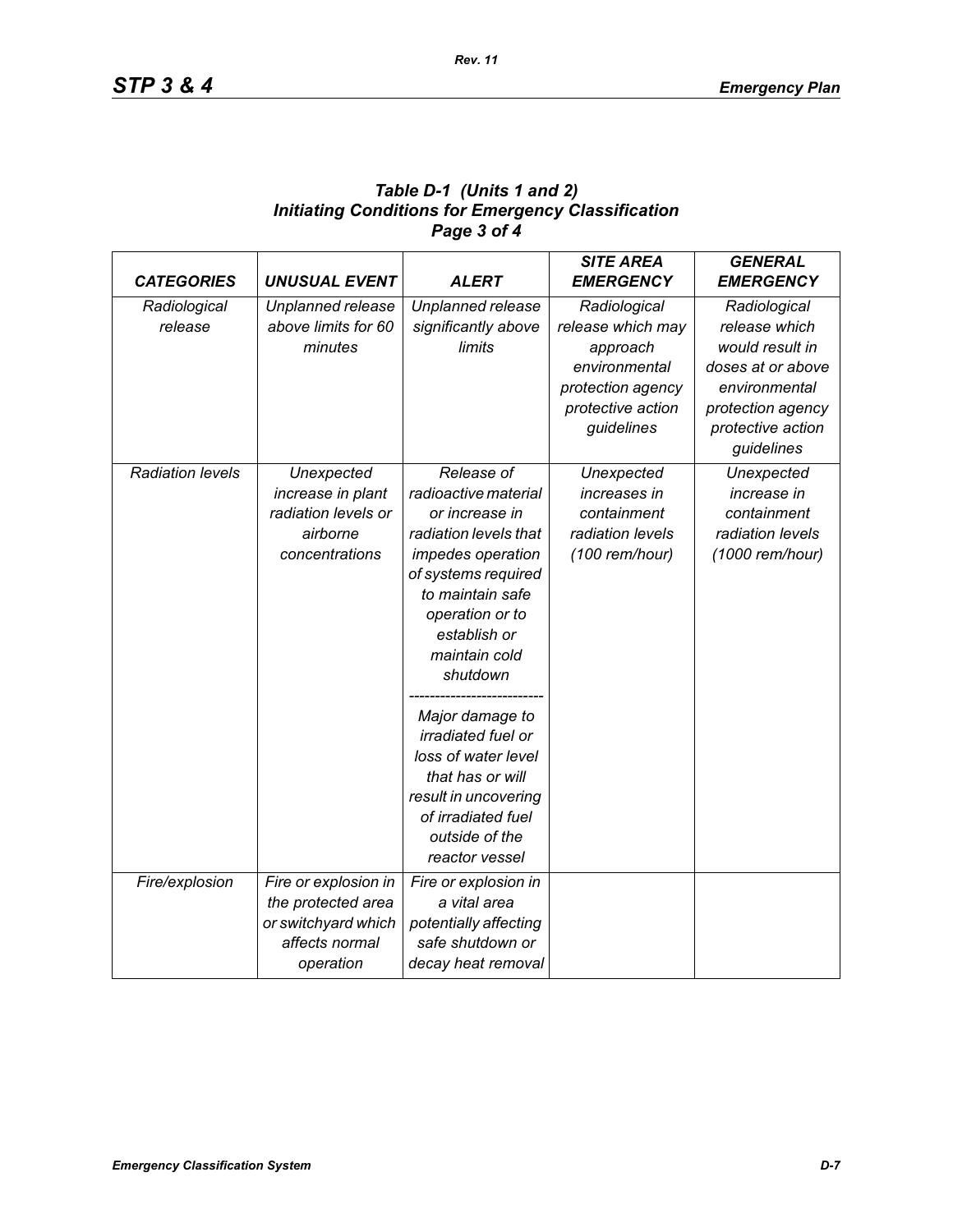# *Table D-1 (Units 1 and 2) Initiating Conditions for Emergency Classification Page 4 of 4*

| <b>CATEGORIES</b>             | <b>UNUSUAL EVENT</b>                                  | <b>ALERT</b>                                                             | <b>SITE AREA</b><br><b>EMERGENCY</b> | <b>GENERAL</b><br><b>EMERGENCY</b>     |
|-------------------------------|-------------------------------------------------------|--------------------------------------------------------------------------|--------------------------------------|----------------------------------------|
| Security                      | Confirmed security<br>event which                     | Security event in<br>the protected area                                  | Security event in<br>the Vital Area  | Security event<br>resulting in loss of |
|                               | indicates a                                           |                                                                          |                                      | physical control of                    |
|                               | potential<br>degradation in the<br>level of safety of | Notification of an<br>airborne attack<br>threat                          | Site attack                          | the facility                           |
|                               | the plant                                             | Notification of<br>hostile action within<br>the owner<br>controlled area |                                      |                                        |
| Toxic /Flammable              | Toxic/Flammable                                       | Toxic /Flammable                                                         |                                      |                                        |
| gas                           | gases affecting<br>plant operation                    | gases potentially<br>affecting safe                                      |                                      |                                        |
|                               |                                                       | operation                                                                |                                      |                                        |
| Natural or                    | Natural or                                            | Natural or                                                               |                                      |                                        |
| destructive                   | destructive                                           | destructive                                                              |                                      |                                        |
| phenomena                     | phenomena                                             | phenomena                                                                |                                      |                                        |
| affecting plant vital<br>area | affecting plant<br>operations                         | potentially affecting<br>safe plant operation                            |                                      |                                        |
| <b>Control Room</b>           |                                                       | <b>Control Room</b>                                                      | <b>Control Room</b>                  | Control Room                           |
| evacuation                    |                                                       | evacuation                                                               | evacuation                           | evacuation and                         |
|                               |                                                       |                                                                          |                                      | plant control cannot<br>be established |
| <b>Miscellaneous</b>          | <b>Miscellaneous</b>                                  | <b>Miscellaneous</b>                                                     | <b>Miscellaneous</b>                 | <b>Miscellaneous</b>                   |
| events                        | events affecting                                      | events potentially                                                       | events affect the                    | events which may                       |
|                               | plant operations                                      | affecting safe plant                                                     | ability to shutdown                  | potentially result in                  |
|                               |                                                       | operations                                                               | the plant or                         | a hazard to the                        |
|                               |                                                       |                                                                          | maintain it in a safe                | public                                 |
|                               |                                                       |                                                                          | shutdown condition                   |                                        |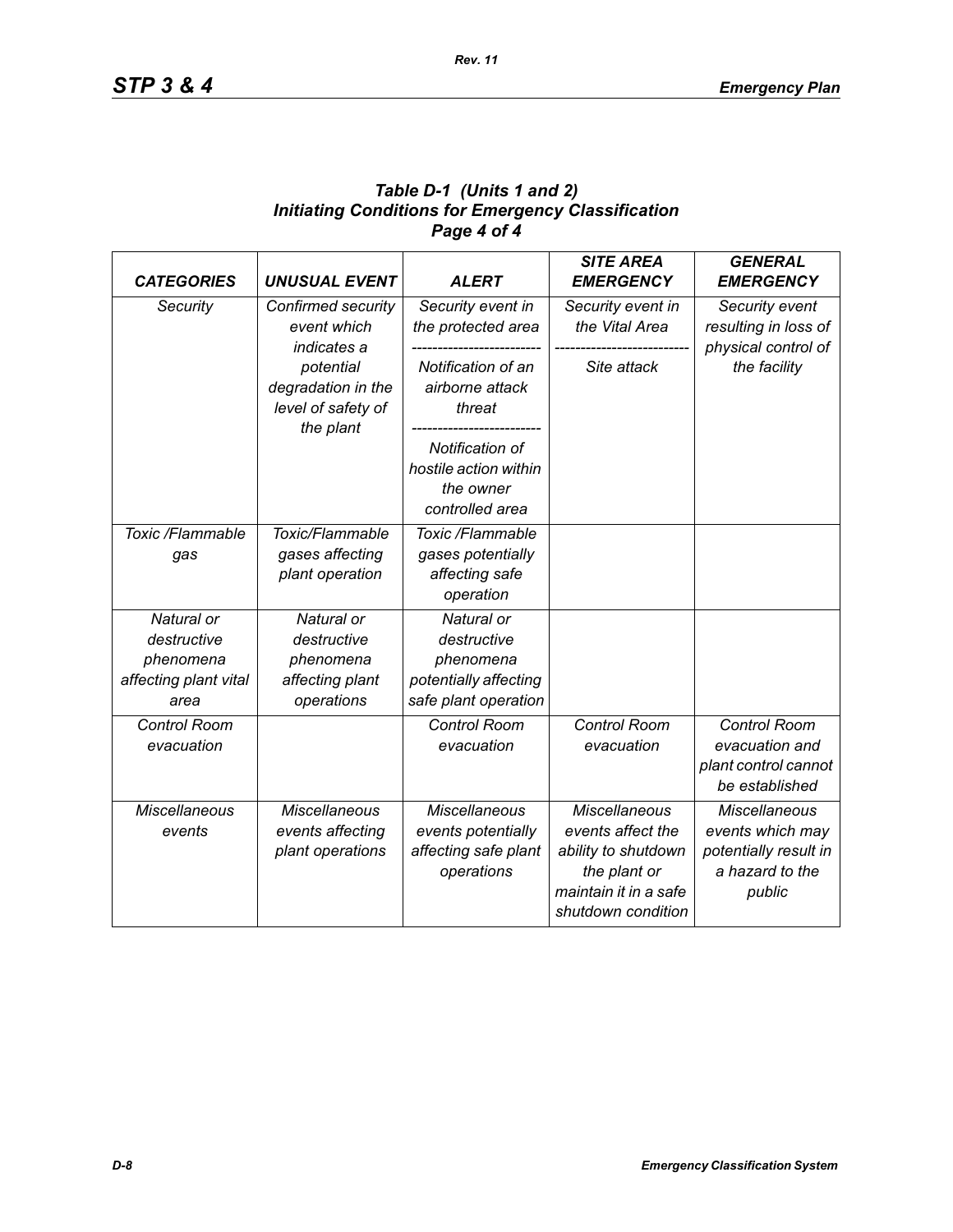### **Table D-2 (Units 3 and 4) Initiating Conditions for Emergency Classification Page 1 of 4**

**NOTE**

The following GENERALIZED initiating conditions describe entry into the four emergency classifications for each category. Refer to Emergency Plan Implementing Procedures for Emergency Classification for the SPECIFIC initiating conditions, plant parameter values and Emergency Action Levels.

| <b>UNUSUAL EVENT</b>                                                                                   | <b>ALERT</b>                                                                                 | <b>SITE AREA</b><br><b>EMERGENCY</b>                                               | <b>GENERAL</b><br><b>EMERGENCY</b>                                                                                                    |
|--------------------------------------------------------------------------------------------------------|----------------------------------------------------------------------------------------------|------------------------------------------------------------------------------------|---------------------------------------------------------------------------------------------------------------------------------------|
| CU1 - RCS leakage.                                                                                     | CA1 - Loss of RCS/RPV<br>inventory with irradiated<br>fuel in the RPV.                       | CS1 - Loss of RPV<br>inventory affecting core<br>decay heat removal<br>capability. | CG1 - Loss of RPV<br>inventory affecting fuel<br>clad integrity with<br>containment challenged<br>with irradiated fuel in the<br>RPV. |
| <b>CU2 - Unplanned loss of</b><br>RCS inventory with<br>irradiated fuel in the<br>RPV.                 |                                                                                              |                                                                                    |                                                                                                                                       |
| CU3 - Loss of all off-site<br>AC Power to emergency<br>busses for greater than<br>15 minutes.          | <b>CA3 - Loss of all off-site</b><br>and all on-site AC power<br>to emergency busses.        |                                                                                    |                                                                                                                                       |
| <b>CU4 - Unplanned loss of</b><br>decay heat removal<br>capability with irradiated<br>fuel in the RPV. | CA4 - Inability to<br>maintain plant in cold<br>shutdown with irradiated<br>fuel in the RPV. |                                                                                    |                                                                                                                                       |
| <b>CU6 - Unplanned loss of</b><br>all on-site or off-site<br>communications<br>capabilities.           |                                                                                              |                                                                                    |                                                                                                                                       |
| <b>CU7</b> - Unplanned loss of<br>required DC power for<br>greater than 15 minutes.                    |                                                                                              |                                                                                    |                                                                                                                                       |
| <b>CU8 - Inadvertent</b><br>criticality.                                                               |                                                                                              |                                                                                    |                                                                                                                                       |

Recognition Category C - Cold Shutdown/Refueling System Malfunctions (cont.)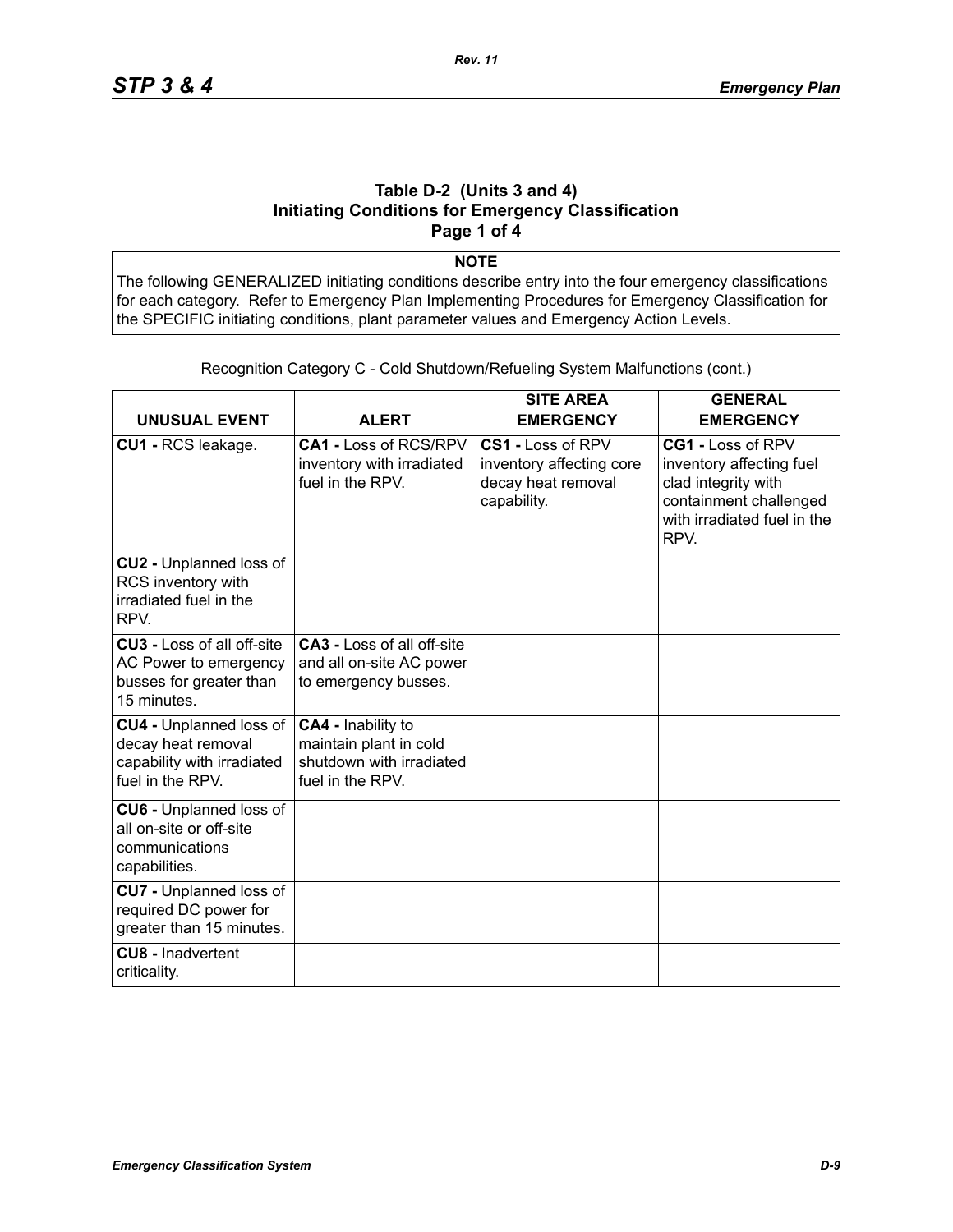# **Table D-2 (Units 3 and 4) Initiating Conditions for Emergency Classification Page 2 of 4**

#### Recognition Category F - Fission Product Barriers

| <b>UNUSUAL EVENT</b>                                             | <b>ALERT</b>                                                          | <b>SITE AREA</b><br><b>EMERGENCY</b>                       | <b>GENERAL</b><br><b>EMERGENCY</b>                                                  |
|------------------------------------------------------------------|-----------------------------------------------------------------------|------------------------------------------------------------|-------------------------------------------------------------------------------------|
| <b>FU1-</b> Any loss or any<br>potential loss of<br>containment. | FA1- Any loss or any<br>potential loss of either<br>fuel clad or RCS. | <b>FS1-</b> Loss or potential<br>loss of any two barriers. | FG1- Loss of any two<br>barriers and loss or<br>potential loss of third<br>barrier. |

### Recognition Category H - Hazards and Other Conditions Affecting Plant Safety

| <b>UNUSUAL EVENT</b>                                                                                                                                                     | <b>ALERT</b>                                                                                                                                                                                                                                              | <b>SITE AREA</b><br><b>EMERGENCY</b>                        | <b>GENERAL</b><br><b>EMERGENCY</b>                                                         |
|--------------------------------------------------------------------------------------------------------------------------------------------------------------------------|-----------------------------------------------------------------------------------------------------------------------------------------------------------------------------------------------------------------------------------------------------------|-------------------------------------------------------------|--------------------------------------------------------------------------------------------|
| HU1- Natural or<br>destructive phenomena<br>affecting the Protected<br>Area.                                                                                             | HA1- Natural or<br>destructive phenomena<br>affecting a plant Vital<br>Area.                                                                                                                                                                              |                                                             |                                                                                            |
| <b>HU2-</b> Fire within<br>Protected Area boundary<br>not extinguished in less<br>than 15 minutes of<br>detection or explosion<br>within the Protected Area<br>Boundary. | HA2- Fire or explosion<br>affecting the operability<br>of plant safety systems<br>required to establish or<br>maintain safe shutdown.                                                                                                                     |                                                             |                                                                                            |
| HU3- Release of toxic.<br>corrosive, asphyxiant, or<br>flammable gases<br>deemed detrimental to<br>normal plant operations.                                              | <b>HA3-</b> Access to a Vital<br>Area is prohibited due to<br>release of toxic,<br>corrosive, asphyxiant or<br>flammable gases which<br>jeopardizes operation of<br>systems required to<br>maintain safe operations<br>or safely shutdown the<br>reactor. |                                                             |                                                                                            |
| <b>HU4-</b> Confirmed security<br>condition or threat which<br>indicates a potential<br>degradation in the level<br>of safety of the plant.                              | <b>HA4-</b> Hostile action<br>within the Owner<br>Controlled Area or<br>airborne attack threat.                                                                                                                                                           | <b>HS4- Hostile action</b><br>within the Protected<br>Area. | <b>HG1-</b> Hostile action<br>resulting in loss of<br>physical control of the<br>facility. |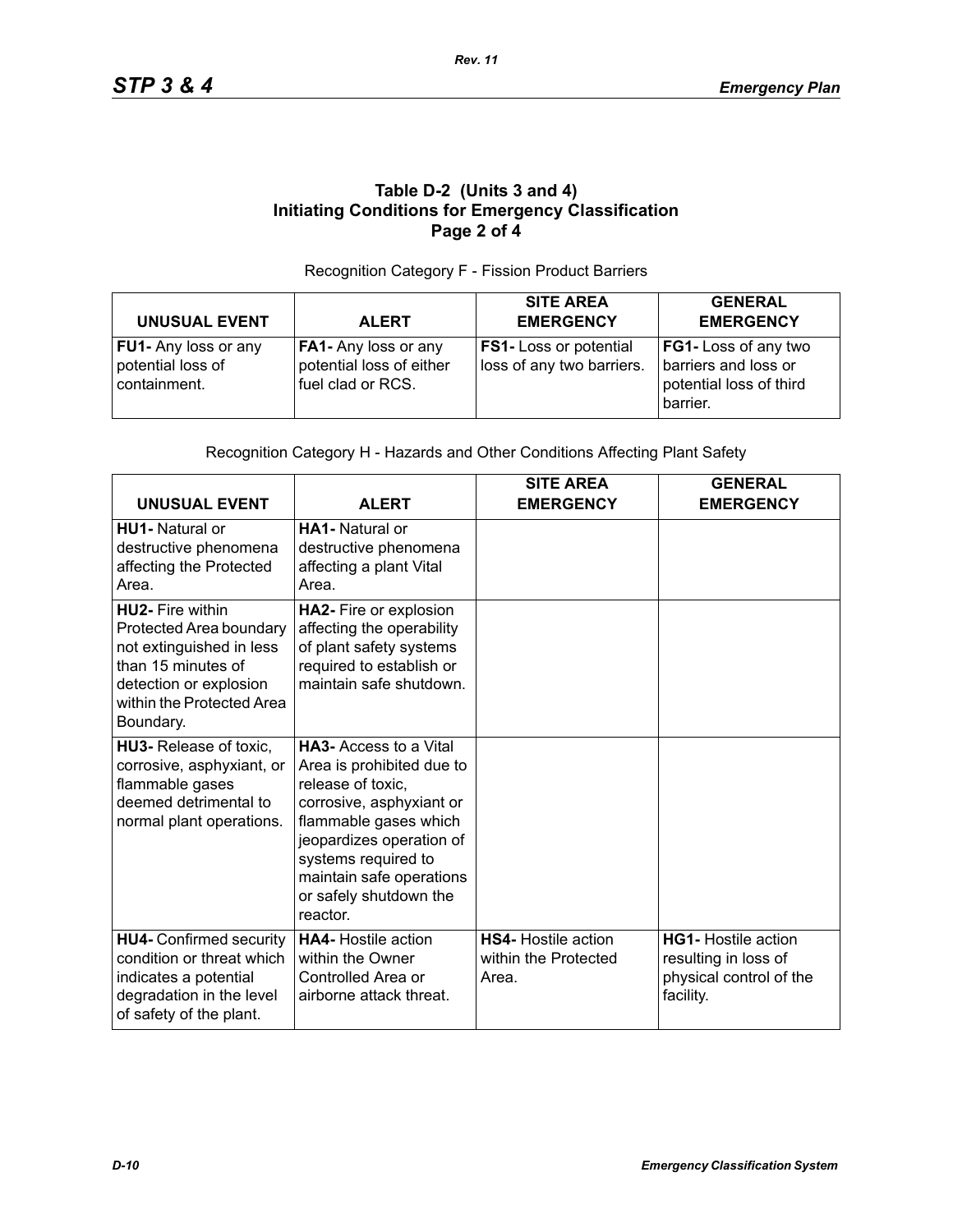# **Table D-2 (Units 3 and 4) Initiating Conditions for Emergency Classification Page 3 of 4**

Recognition Category H - Hazards and Other Conditions Affecting Plant Safety (Continued)

| <b>UNUSUAL EVENT</b>                                                                                                                       | <b>ALERT</b>                                                                                                                                 | <b>SITE AREA</b><br><b>EMERGENCY</b>                                                                                                                    | <b>GENERAL</b><br><b>EMERGENCY</b>                                                                                                             |
|--------------------------------------------------------------------------------------------------------------------------------------------|----------------------------------------------------------------------------------------------------------------------------------------------|---------------------------------------------------------------------------------------------------------------------------------------------------------|------------------------------------------------------------------------------------------------------------------------------------------------|
| <b>HU5-</b> Other conditions<br>existing which in the<br>judgment of the<br><b>Emergency Director</b><br>warrant declaration of a<br>NOUE. | <b>HA6-</b> Other conditions<br>existing which in the<br>judgment of the<br><b>Emergency Director</b><br>warrant declaration of an<br>Alert. | <b>HS3-</b> Other conditions<br>existing which in the<br>judgment of the<br><b>Emergency Director</b><br>warrant declaration of<br>Site Area Emergency. | HG2- Other conditions<br>existing which in the<br>judgment of the<br><b>Emergency Director</b><br>warrant declaration of<br>General Emergency. |
|                                                                                                                                            | <b>HA5-</b> Control Room<br><b>Evacuation Has Been</b><br>Initiated.                                                                         | <b>HS2-</b> Control Room<br>Evacuation Has Been<br>Initiated and Plant<br>Control Cannot Be<br>Established.                                             |                                                                                                                                                |

Recognition Category R - Abnormal Radiation Levels/Radiological Effluents

|                                                                                                                                                                                                                     |                                                                                                                                                                                                                                        | <b>SITE AREA</b>                                                                                                                                                                                                     | <b>GENERAL</b>                                                                                                                                                                                                                        |
|---------------------------------------------------------------------------------------------------------------------------------------------------------------------------------------------------------------------|----------------------------------------------------------------------------------------------------------------------------------------------------------------------------------------------------------------------------------------|----------------------------------------------------------------------------------------------------------------------------------------------------------------------------------------------------------------------|---------------------------------------------------------------------------------------------------------------------------------------------------------------------------------------------------------------------------------------|
| <b>UNUSUAL EVENT</b>                                                                                                                                                                                                | <b>ALERT</b>                                                                                                                                                                                                                           | <b>EMERGENCY</b>                                                                                                                                                                                                     | <b>EMERGENCY</b>                                                                                                                                                                                                                      |
| RU1 - Any unplanned<br>release of gaseous or<br>liquid radio-activity to the<br>environment that<br>exceeds two times the<br>radiological effluent<br>Technical<br>Specifications/ODCM for<br>60 minutes or longer. | RA1 - Any unplanned<br>release of gaseous or<br>liquid radioactivity to the<br>environment that<br>exceeds 200 times the<br>Radiological Effluent<br>Technical<br>Specifications/ODCM for<br>15 minutes or longer.                     | RS1 - Off-site dose<br>resulting from an actual<br>or imminent release of<br>gaseous radioactivity<br>exceeds 100 mrem<br>TEDE or 500 mrem<br>thyroid CDE for the<br>actual or projected<br>duration of the release. | RG1 - Off-site dose<br>resulting from an actual<br>or imminent release of<br>gaseous radioactivity<br>exceeds 1000 mrem<br>TEDE or 5000 mrem<br>Thyroid CDE for the<br>actual or projected<br>duration of the release<br>using actual |
|                                                                                                                                                                                                                     |                                                                                                                                                                                                                                        |                                                                                                                                                                                                                      | meteorology.                                                                                                                                                                                                                          |
| RU2 - Unexpected rise in<br>plant radiation.                                                                                                                                                                        | <b>RA3 - Release of</b><br>radioactive material or<br>rise in radiation levels<br>within the facility that<br>impedes operation of<br>systems required to<br>maintain safe operations<br>or to establish or<br>maintain cold shutdown. |                                                                                                                                                                                                                      |                                                                                                                                                                                                                                       |
|                                                                                                                                                                                                                     | RA2 - Damage to<br>irradiated fuel or loss of<br>water level that has<br>resulted or will result in<br>the uncovering of<br>irradiated fuel outside<br>the reactor vessel.                                                             |                                                                                                                                                                                                                      |                                                                                                                                                                                                                                       |